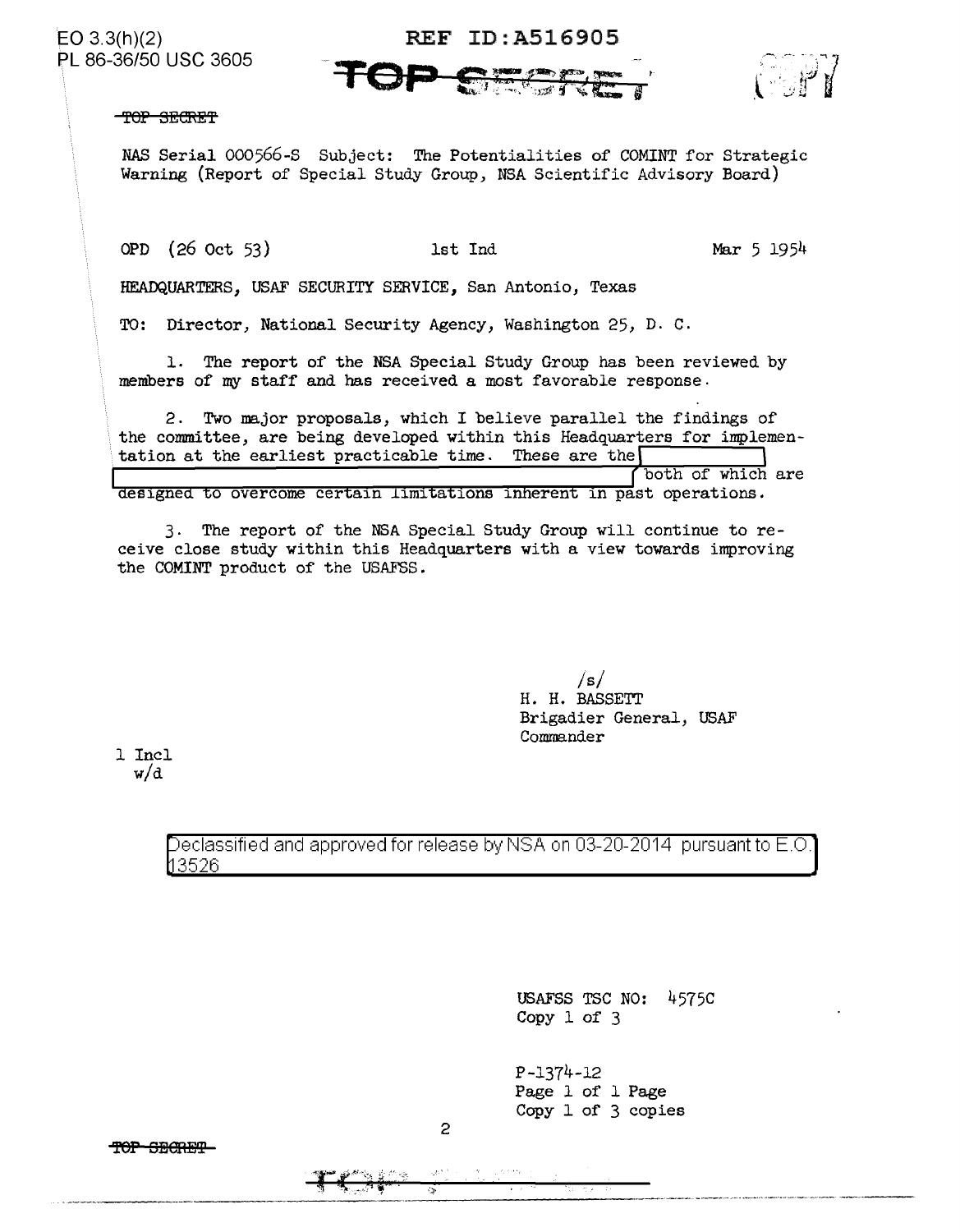

DEPARTMENT OF THE NAVY Office of the Chief of Naval Operations Washington 25: D. C.

> Op-202T/ge 19 Nov 1953

From: Chief of Naval Operations To: Director, National Security Agency

Subj: Delayed reply to correspondence

Ref: (a) NSA ltr Ser 000566-S of 26 Oct 1953 with enclosure

- 1. This will acknowledge receipt of reference (a).
- 2. Reply will be delayed for the following reasons:

Recommendations made and inadequancies mentioned in the enclosure will require further study.

3. It is expected that a reply will be mailed by 15 Jan 1954.

 $/s/$ GIFFORD GRANGE Captain, U.S. Navy Assistant Head, Security Branch Naval Communications Division By direction